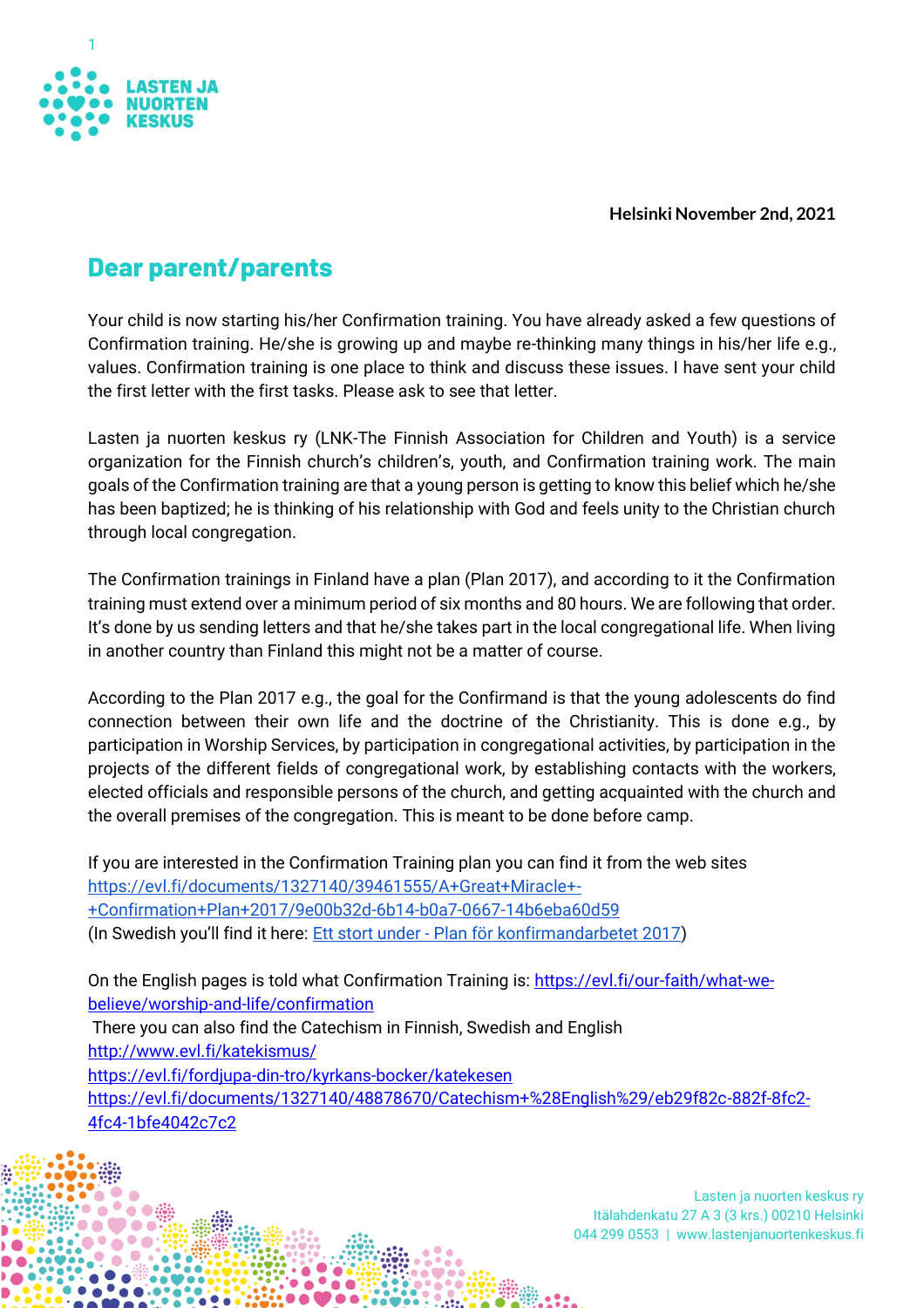

*Please contact me as soon as possible if you are living in a country without any Christian Churches or if this is very complicated in your local Christian parish. You can follow Worship services in Finnish via the internet. You can find the list from our web pages as well the letters we have sent <https://www.lastenjanuortenkeskus.fi/kansainvaliset-rippikoulut/>*

In Finland, taking part in the Holy Communion has been possible for a child with his/her parents, grandparents, or godparents for as long as 1979. To take part in the Holy Communion, it is however required that the child knows the meaning of the Holy Communion. During Confirmation Training you can take part in the Holy Communion together as a family.

The camp phase of our Confirmation Training has a duration of nine days. It includes many different aspects like getting acquainted, charting the earlier knowledge of the Confirmands and orientation towards the Bible, the Catechism, the Hymnal, and other books used in Confirmation Training, prayer, worship and music in Confirmation Training, the faith of the church and the Confirmand's life.

Your child can participate in the Confirmation Training and camp if he/she is not a member of a Church. If your child would like to be confirmed, he/she needs to be a member of a Christian congregation (local parish, in Finland you can find the contact info of local congregation from evl.fi). You can join him/her to the local congregation before he/she is coming to the camp. If you are an expatriate Finn, the local congregation in Finland is the latest' one you have been a member of, when living in Finland. If your child has not been baptized, we can do it in the camp (on the visitor's day or in the morning of the Confirmation Day). You can contact us in LNK and me; we would like to help you with these. It's easier that these things are solved during spring.

I'd kindly ask you to write me a letter about Confirmation training (by e-mail or mail). Please tell me what things are in your mind now that your child is at Confirmation Training and what your expectations are. Also, I´d like to know what your wishes for the teachers of the Confirmation Training are and how we can do this work together.

Confirmation Training fee is 770 euros. Please, take care of the first part of it, 160 euros, before the deadline mentioned in the extract. Please use the index number**. This confirms that you are coming to the camp.** In case you will cancel your camp, this amount will not be returned to you. **(If you have asked for paying the entire sum at once in the application, you'll get the whole fee now.) The Extract is coming via email.** The two remaining parts of the fee (á 305 euros) we'll send to you in March and May.

We are having one/two zoom meetings for parents during winter/spring. If you have any questions before, please do not hesitate to contact us!

> Lasten ja nuorten keskus ry Itälahdenkatu 27 A 3 (3 krs.) 00210 Helsinki 044 299 0553 | www.lastenjanuortenkeskus.fi